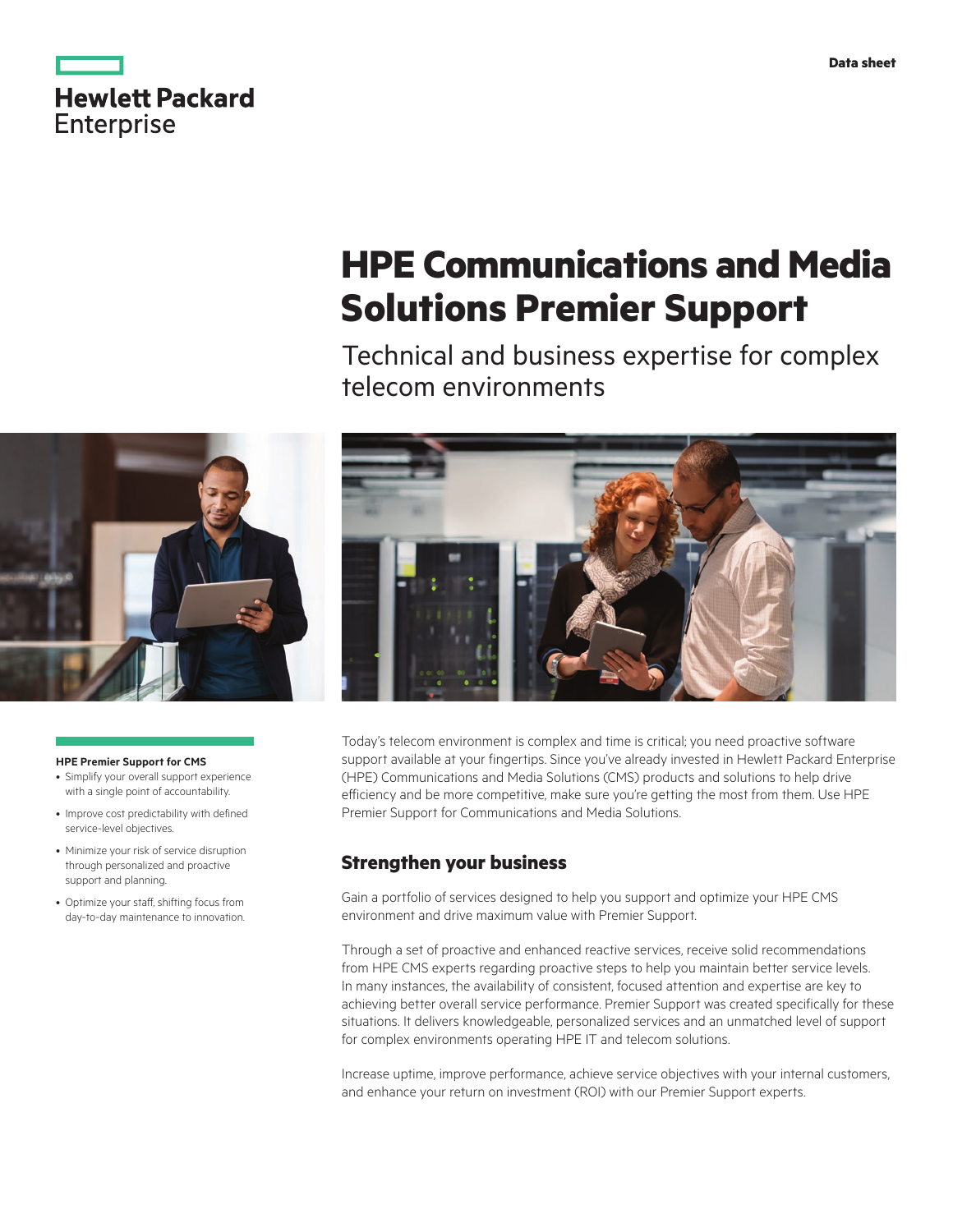## **Review Premier Support**

If time-to-resolution is a priority for your business, this is the support service you need. Your technical incidents are prioritized for support, giving you faster access to HPE CMS software experts to resolve problems. Incidents are owned and worked on by a dedicated team, meaning you get priority routing and handling for quicker resolution.

With support assistance, you can identify operational risks and address emerging issues before they occur. By reducing the risk of downtime, these services help you achieve your specific business objectives.



**Figure 1:** Premier Support overview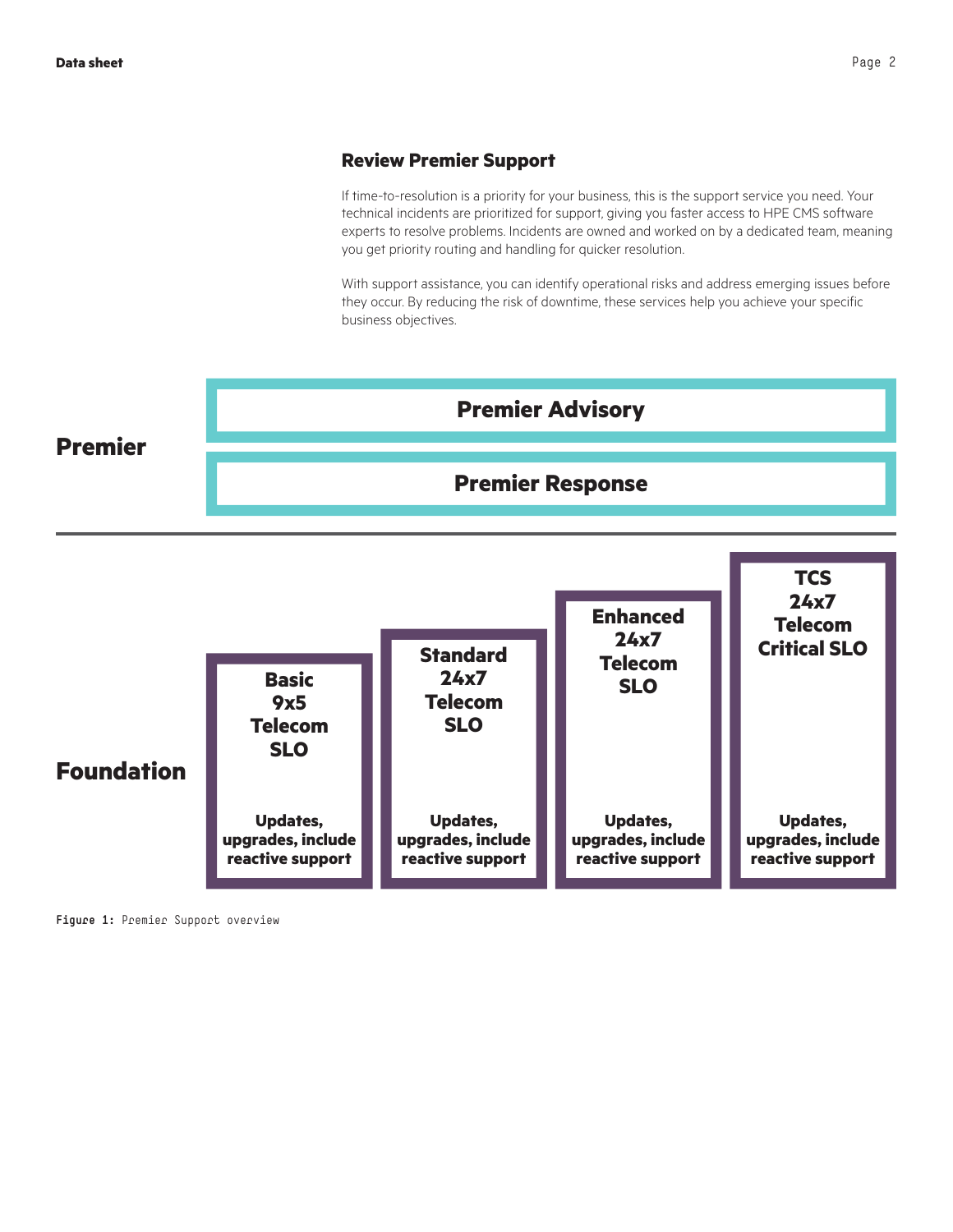With Premier Support, you get these benefits:

- Get assistance from assigned, knowledgeable HPE CMS experts, and access to some of the best HPE CMS technical experts who understand your environment and share your business objectives.
- Gain expertise, partnership, and hands-on assistance from your assigned HPE CMS expert—your direct contact for any support issues.
- Get faster response time through direct access to your assigned expert, and have the highest priority given to your calls.
- Improve problem resolution effectiveness with your assigned HPE CMS expert who has intimate knowledge of your system environment—no need to re-explain your configuration.
- Increase the availability of your HPE CMS environment through improved stability and rapid resolution of reactive problems through established and proven processes and direct ownership from your assigned HPE CMS engineer.
- Reduce risk of service disruption through preventative support activities.
- Decrease downtime through effective change management planning and timely responsive support.
- Reduce risk and exposure to a service outage through robust proactive services that help you avoid problems before they occur.
- Improve effectiveness of your HPE CMS software environment through knowledge transfer and applied best practices—get more value from your HPE CMS software investment.
- Increase productivity of your internal resources through proactive activities that improve system stability and availability.

For a full list of Premier Support features, please see Table 1.

## **Gain from proactive features**

#### **Start-up and kick-off meeting**

As a new Premier client, an initial kick-off meeting is held—the Premier Advisory option includes an on-site visit. It's an opportunity for your HPE CMS expert to meet and greet key personnel within your organization. The kick-off includes collecting specific account information to create your account support plan and profile. You receive detailed information about your Premier Support deliverables, including the communication protocol with your HPE CMS expert.

The meeting signifies the start of your Premier Support agreement and promotes a better working relationship and improved communication.

#### **Operational profile management**

An electronic profile of your HPE CMS environment is established and maintained by Hewlett Packard Enterprise. It contains client, product, technical, and business information that you and the HPE CMS expert agree on. This information can be used during problem resolution and delivery of various proactive services to help achieve specific results.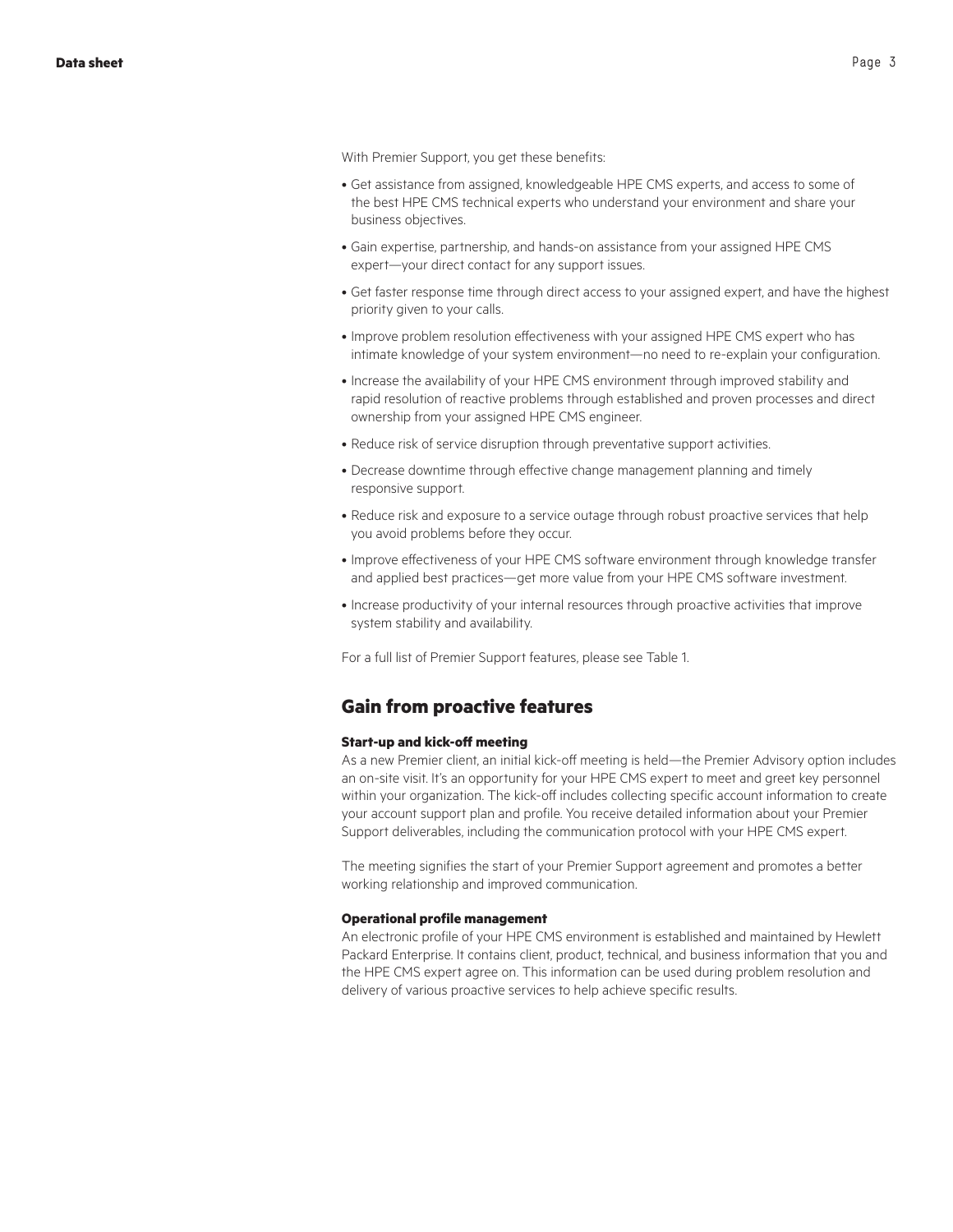All HPE support engineers with whom you interface have the benefit of this information. It enables better, faster decision-making during reactive support, and more informed and valuable proactive support. It also saves you time and trouble in communicating a problem or need.

#### **Visits and meetings**

Your HPE CMS expert can travel to your location or site as mutually agreed (fees might apply). This is an opportunity for your CMS expert to gain additional information about your CMS management environment.

Your HPE CMS expert can also participate in your internal meetings and other activities as you see fit. And you may choose to have your expert perform a traditional remote deliverable on-site, such as a technical case review or upgrade planning and assistance. This provides the expert with more in-depth understanding and information about your IT and telecom management environment, which can promote a better working relationship and increase knowledge as future activities are performed.

#### **Case trend monitoring and analysis**

Standardized case history and trend reports of your CMS support calls are regularly generated and reviewed with you. Trends are targeted for improvement and action.

An HPE CMS expert leads a teleconference with you to review your current technical cases and develop action plans designed to reduce barriers and drive timely resolution of open technical cases. Recently closed software technical cases are also reviewed to provide retrospective and develop action plans to reduce the risk of problem recurrence.

#### **Quarterly technical review**

Your HPE CMS expert provides quarterly technical reviews to assess your operational software needs.

Monthly, CMS product support reviews present a communication forum for team building and developing a strong relationship between your team and the HPE telecom expert—to continually enhance your IT environment. Technical and operational issues, and any other topic you wish to discuss will be covered. The outcome of these discussions is an assurance that Hewlett Packard Enterprise has comprehensively addressed your current and future business objectives.

## **Review reactive features**

#### **Highest priority on software support**

Premier Support clients calling into the HPE Response Center receive a higher priority than calls from clients with a standard software support contract.

Your HPE CMS expert is there when you call during local business hours, excluding Hewlett Packard Enterprise holidays, with access to some of the most experienced HPE CMS technical professionals to assist in expediting problem resolution.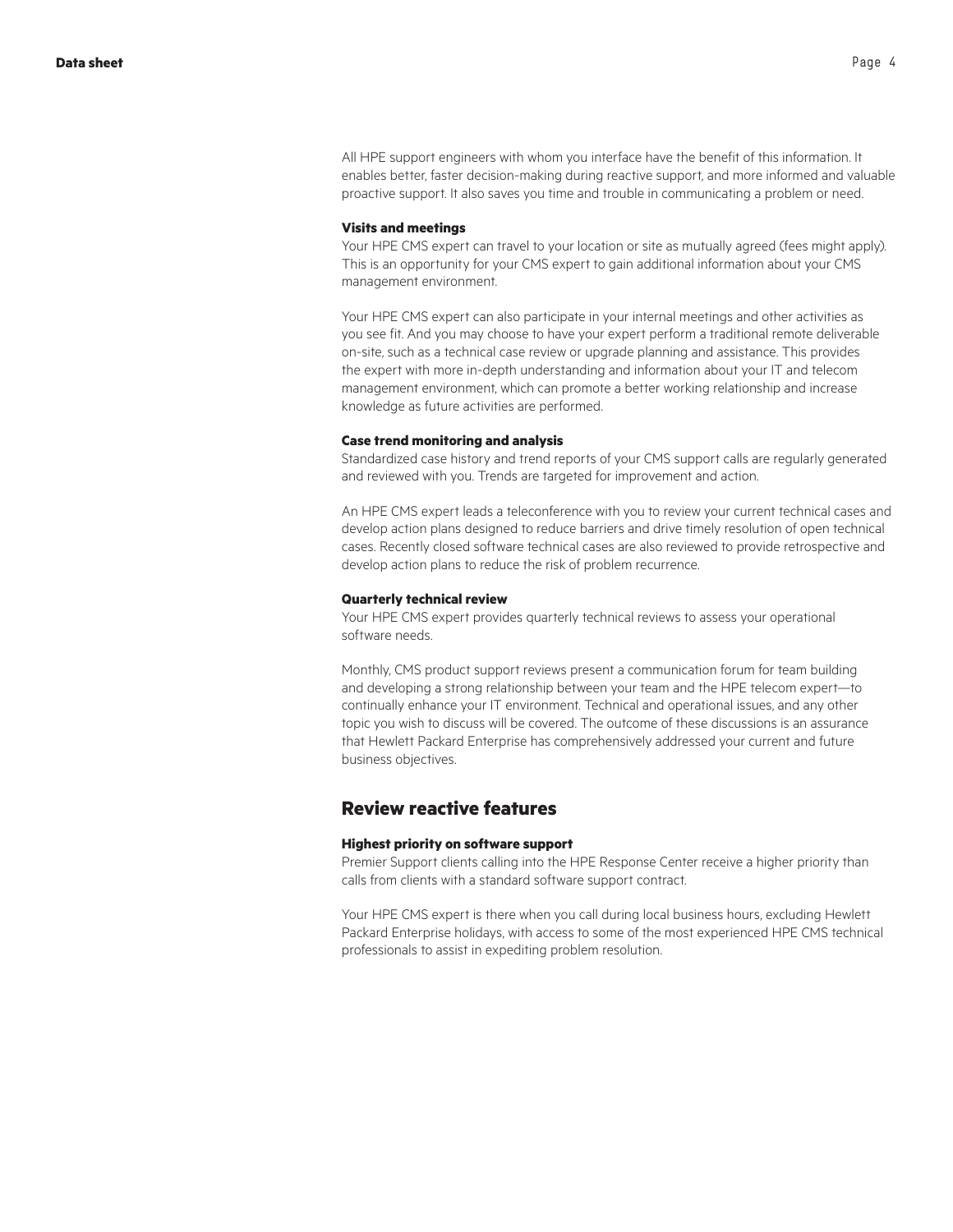#### **Escalation management**

Hewlett Packard Enterprise has established formal escalation procedures to solve very complex HPE CMS software problems, or problems that have a critical business impact on your organization. If needed, your HPE CMS expert can rapidly enlist the skills of key problemsolving experts throughout HPE.

## **Know the requirements**

Premier Support is offered on HPE CMS products.

To order Premier Support, you must already have HPE CMS Basic Support 9x5, Standard Support 24x7, Enhanced Support 24x7, or Telecom Critical Support (TCS) 24x7.

Hewlett Packard Enterprise strongly recommends that all HPE CMS Premier Support clients have a remote connection, so the HPE CMS expert can identify and resolve problems faster.

- Purchasing HPE CMS Telecom Deployment Services and Administration is recommended.
- Training enables quick and effective deployment of an operations-ready platform, plus local skills transfer for successful implementation of your platform.

## **Benefit from your HPE solution**

Getting the most from your investment in HPE CMS services helps you gain greater value from your investment in HPE CMS software. Get your solution up and running faster—and with greater overall productivity—by taking advantage of HPE CMS deployment services and foundation support benefits. This improves the return on your software investment by:

- Assisting with solution deployment in your existing network
- Providing training classes that enable you to take full advantage of product capabilities
- Resolving issues encountered on-site that are beyond the parameters of training classes
- Reducing downtime with rapid problem resolution
- Delivering timely product upgrades

For more information on HPE CMS services, visit **[https://softwaresupport.hp.com/web/](https://softwaresupport.hp.com/web/softwaresupport/cms-support-offerings) [softwaresupport/cms-support-offerings](https://softwaresupport.hp.com/web/softwaresupport/cms-support-offerings)**.

## **Review additional services**

Your operational needs require a specific mix of readiness, answer time, and resources. HPE CMS provides a unique portfolio of additional Solution Management Services, designed for your custom needs and to support HPE CMS solutions, streamline operations, and reduce operational costs to help you focus on your core business.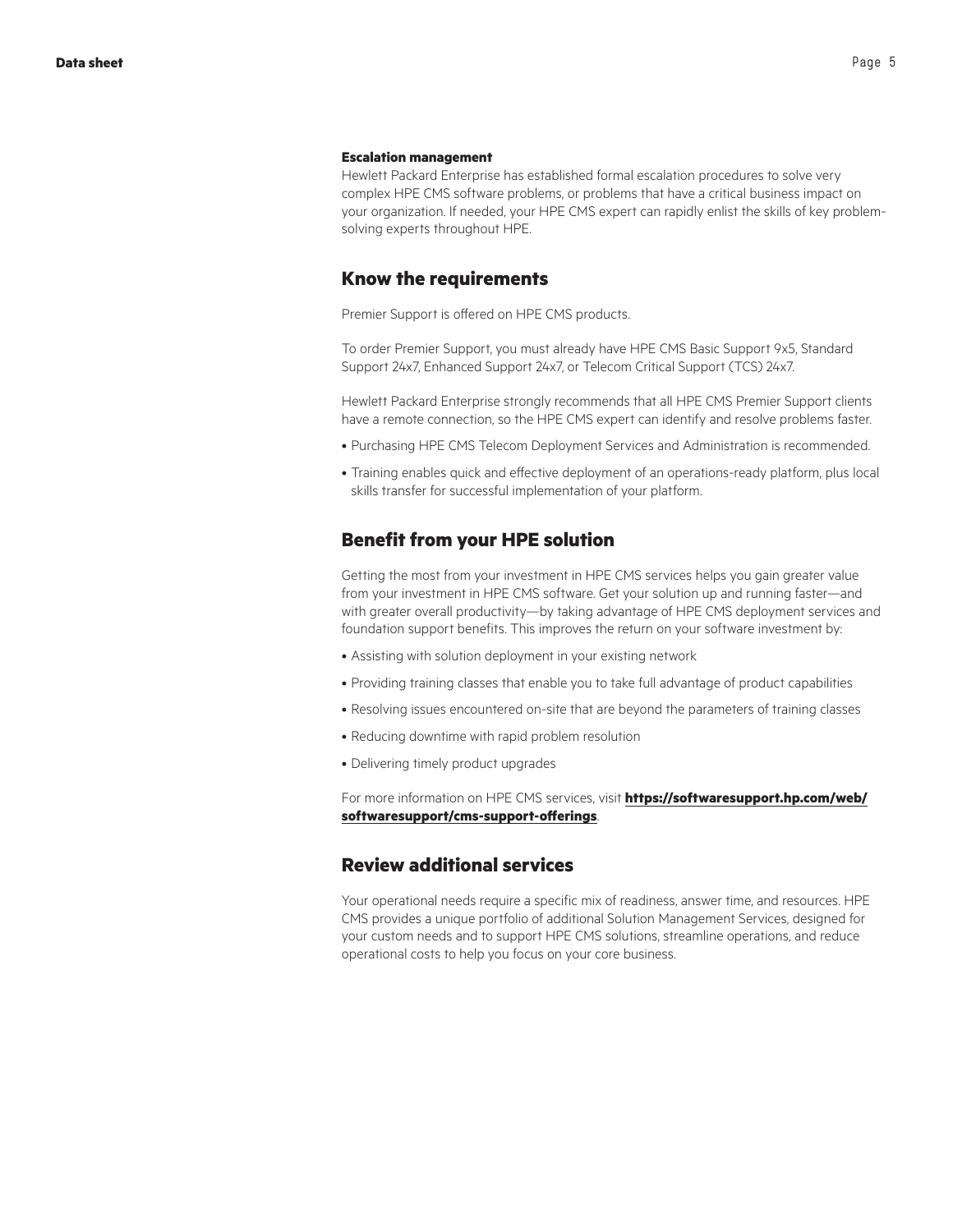## Table 1: HPE CMS Premier Support overview

#### **PREMIER RESPONSE**

| <b>Support component</b>                                                | <b>Description</b>                                                                                                                                                                                                                                                                                                                                                                                                                                                                                                                                                                                                               |  |
|-------------------------------------------------------------------------|----------------------------------------------------------------------------------------------------------------------------------------------------------------------------------------------------------------------------------------------------------------------------------------------------------------------------------------------------------------------------------------------------------------------------------------------------------------------------------------------------------------------------------------------------------------------------------------------------------------------------------|--|
| <b>CMS Premier Support</b><br>Services start-up and<br>kick-off meeting | For a new Premier Support client, an initial kick-off (with Premier Advisory, this is an on-site visit) starts the delivery of the HPE Support<br>agreement. This provides an opportunity to meet and greet key personnel within your organization. You will receive detailed information about<br>your Premier Support deliverables, including the communication protocol. This meeting promotes a better working relationship and enhanced<br>communication. It includes a personalized welcome package, an introduction to your support resources, and review of all the details pertaining to<br>your Premier Support level. |  |
| Premier care team                                                       | Premier Support provides a single point of entry into the HPE CMS support infrastructure for all products covered. Incident and problem<br>management is managed for all products in one place; you will have only one point of contact to maintain. Examples: Receiving incidents, logging,<br>initial diagnosis, second-level diagnosis, event correlation, requestor kept informed on status, and so forth.                                                                                                                                                                                                                   |  |
| Customer operational<br>profile management                              | HPE establishes and maintains an electronic profile of the HPE CMS environment. This information is used during problem resolution and various<br>proactive activities. The profile can consist of client, product, technical, and business information that you determine to be useful delivering<br>Premier Support. All HPE CMS Premier Support engineers have the benefit of the information contained in it. This enables better, faster decision<br>making during reactive support, and more informed and valuable proactive support. This can save you time in communicating a problem or need.                           |  |
| Faster incident routing/<br>resolution/handling                         | Your incidents—related to a product covered by Premier Support—are owned and worked on by experienced HPE CMS technical professionals to<br>assist in expediting problem resolution.                                                                                                                                                                                                                                                                                                                                                                                                                                             |  |
| Detailed root cause<br>analysis documentation                           | In foundation support, root cause analysis (RCA) of problems can be requested. On top of that, Premier Support provides an in-depth documentation<br>tailored to your environment. The documentation provides a report on what the problem was, where it occurred, and what was done to<br>resolve it. In addition, it contains information on why the problem occurred, who fixed it, and exactly how. RCA documentation also contains<br>recommendations on how future occurrences may be mitigated. This helps to prevent future incidents and problems and may improve the stability<br>of your environment.                 |  |

#### **PREMIER ADVISORY**

Premier Advisory enhances some Premier Response deliverables. In addition, the following is available.

| <b>Support component</b>                                                                     | <b>Description</b>                                                                                                                                                                                                                                                                                                                                                                                                                                                                                                                                                                                                                                                                                                                                                                                                                                                                          |  |
|----------------------------------------------------------------------------------------------|---------------------------------------------------------------------------------------------------------------------------------------------------------------------------------------------------------------------------------------------------------------------------------------------------------------------------------------------------------------------------------------------------------------------------------------------------------------------------------------------------------------------------------------------------------------------------------------------------------------------------------------------------------------------------------------------------------------------------------------------------------------------------------------------------------------------------------------------------------------------------------------------|--|
| Named response center<br>engineer (NRCE)-primary<br>point of contact for reactive<br>support | Your NRCE is your primary point of contact for all reactive support incidents. You may have one or multiple NRCEs assigned, depending on the<br>products covered by the agreement. Your NRCE is primarily accountable for handling your support incidents. Acting as your advocate, your NRCE<br>will be notified of all your incidents, and will track and monitor the work in progress through the support lifecycle, engaging with support specialists<br>as needed. In addition to working with you on prioritizing open incidents, the NRCE's role is to provide timely status updates. If HPE CMS is aware<br>of issues that may impact your environment, your NRCE will bring those to your attention and provide an opportunity to discuss the technical<br>impact. Your NRCE can assist, as you require, in putting action plans in place and facilitate effective communications. |  |
| Reporting and reviews                                                                        | Your NRCE provides regular remote reviews to proactively monitor your operational HPE CMS needs at least once per month, and no more than<br>once a week. Support reviews are communication forums through which your NRCE and your team build a strong relationship to continuously<br>enhance your telecom environment. These meetings give you the opportunity to discuss operational issues and other topics you wish to explore.<br>Examples include case metrics, SLAs, review of operational events, and so forth.                                                                                                                                                                                                                                                                                                                                                                   |  |
| Prioritized technical<br>escalation management                                               | Hewlett Packard Enterprise has established formal escalation procedures to solve complex HPE CMS problems or problems that have critical<br>impact on you. As an enhancement to HPE CMS Foundation Support, the NRCE assumes direct responsibility for action plans that assist with your<br>escalations to engage the most appropriate HPE management and resources to resolve your support issues in less time.                                                                                                                                                                                                                                                                                                                                                                                                                                                                           |  |
| Enhanced patch check                                                                         | Your NRCE proactively monitors the release of new product patches and class/security problems for your HPE CMS environment, reviews these with<br>you, and helps put the appropriate action plans in place. Your NRCE may assist with enabling you to install the patches. This activity will help in<br>reducing unplanned maintenance downtime and fully protect your HPE CMS management environment.                                                                                                                                                                                                                                                                                                                                                                                                                                                                                     |  |
| Account support plan                                                                         | The account support plan defines support deliverables, support process, and personnel involved in support and escalation procedures. This plan<br>sets a clear expectation of how support will be delivered. Unplanned downtime and problems can be reduced because all required information can<br>be gathered and communicated clearly, and a carefully coordinated and predictable resolution process can take place.                                                                                                                                                                                                                                                                                                                                                                                                                                                                    |  |
| Coordination with HPE<br>CMS third-party software<br>support vendors                         | If it's determined that the problem of a support incident lies with another vendor's software product, HPE can assist you in collecting the data<br>needed for you to report the problem to that vendor. In addition, HPE can assist with tracking the problem to verify that resolution efforts continue<br>to progress. This activity requires that you have a valid support agreement with the other vendor.                                                                                                                                                                                                                                                                                                                                                                                                                                                                             |  |
| Proactivity                                                                                  | Your NRCE provides additional proactive type of deliverables. This includes monitoring of systems (such as log files, resource reviews, account<br>privileges reviews) and monitoring of capacities (such as disk, bandwidth, CPU, and so forth). The NRCE also provides you with regular information<br>on the system/solution status, such as statistics and performance.                                                                                                                                                                                                                                                                                                                                                                                                                                                                                                                 |  |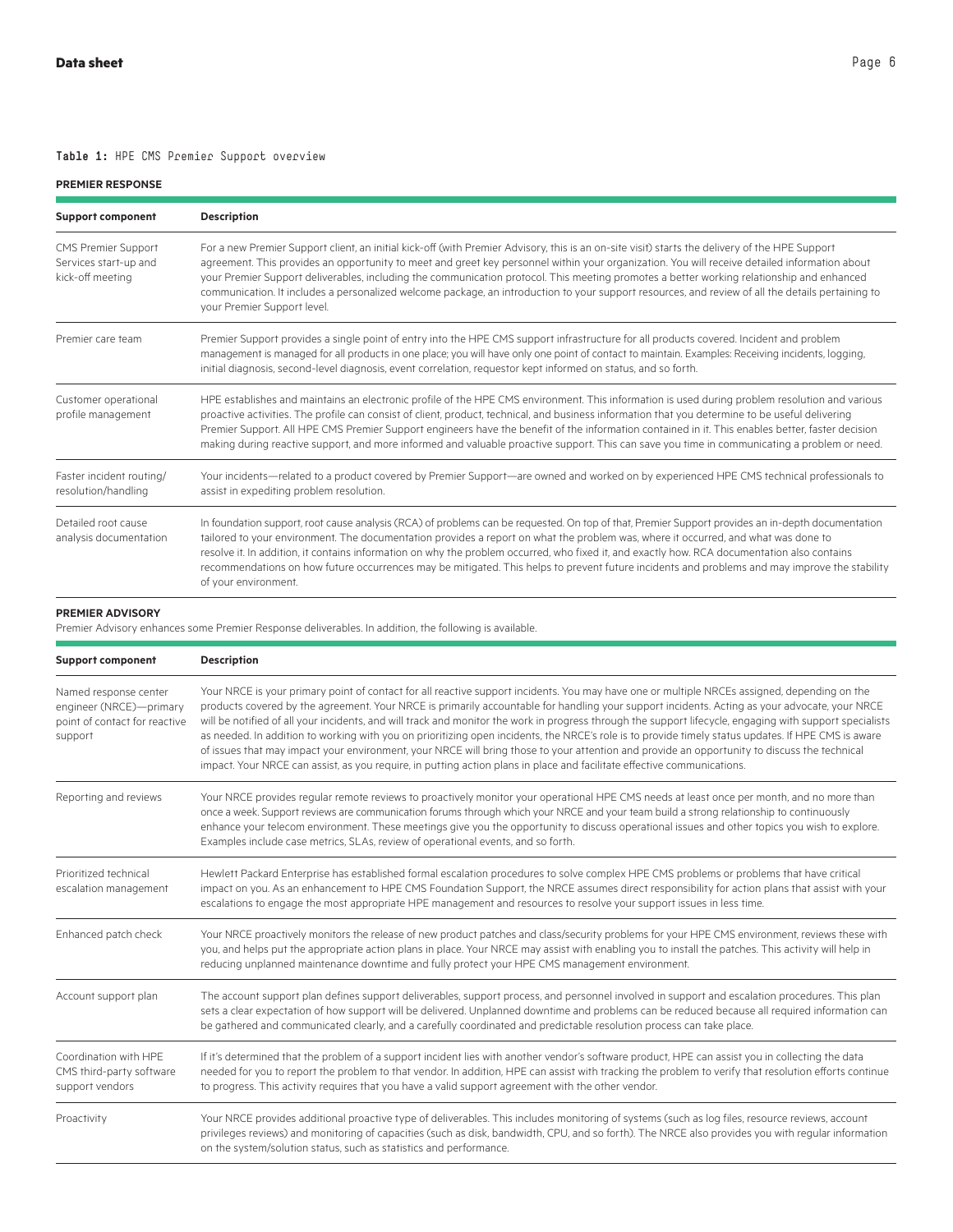HPE CMS Global Support Delivery is certified by TSIA as a worldwide Certified Support Staff Excellence Center. Clients can purchase HPE CMS products with confidence knowing that HPE meets high industry support standards. Go to **[www.TSIA.com](http://www.TSIA.com)** for more information.

# **Additional terms**

This support offering is governed by the agreement referenced in the quotation for support services (the "Terms"). This Premier Support data sheet is a supplement, and is in addition to existing support terms (the "Terms").

# **Get the support you need**

Make sure you get the right level of support for your business. Call us to learn more about your options and how your business can benefit. Please contact your HPE CMS Support representative to discuss HPE Premier Support for Communications Media and Entertainment pricing.